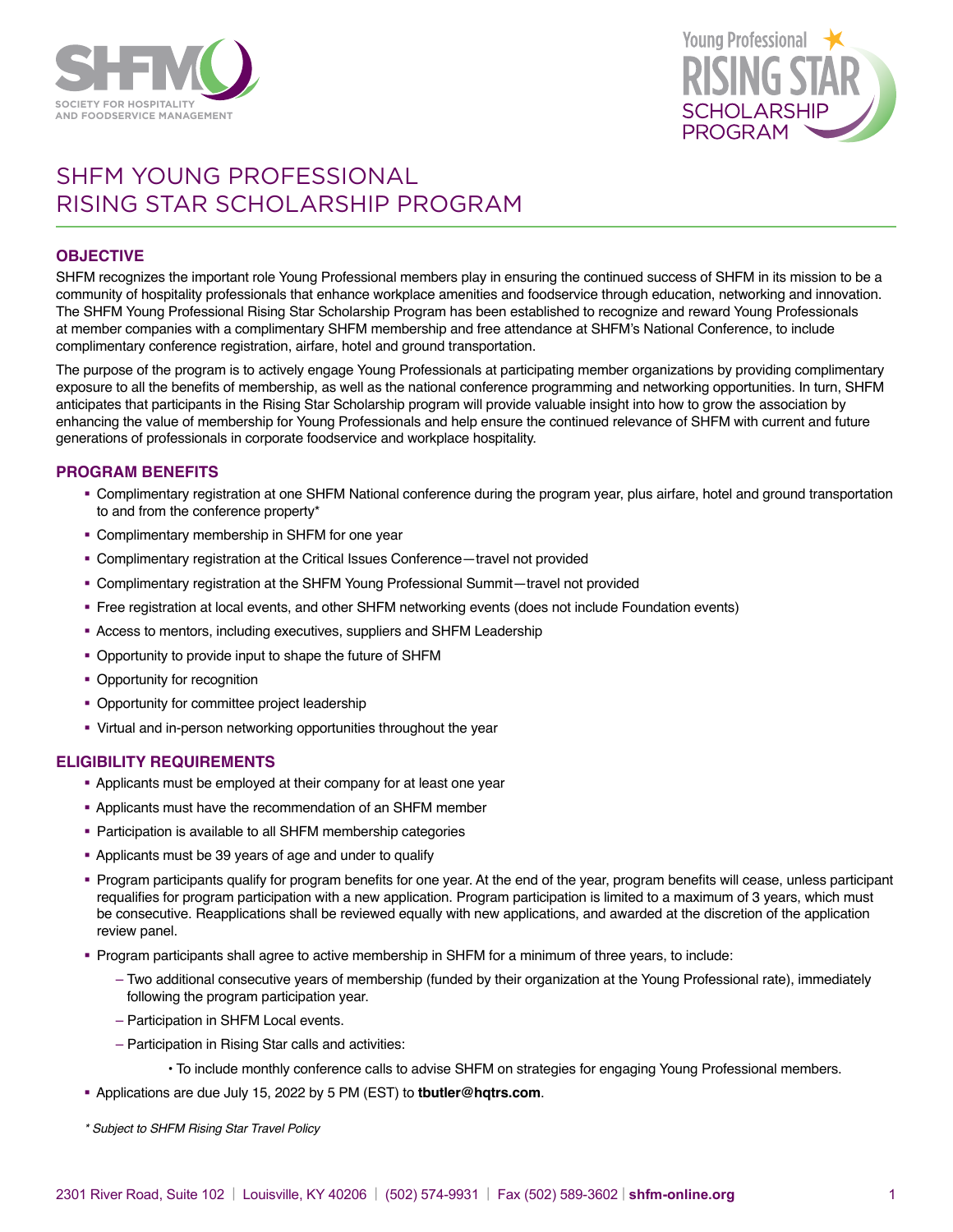



## Applications are due July 15, 2022 5 PM (EST) to **[tbutler@hqtrs.com](mailto:tbutler%40hqtrs.com?subject=SHFM%20Rising%20Star%20Application)**

| Nickname <b>Contract Contract Contract Contract Contract Contract Contract Contract Contract Contract Contract Contract Contract Contract Contract Contract Contract Contract Contract Contract Contract Contract Contract Contr</b>                                                                                                                                                                                                                                                                                                                                                                                                                                                                               |  |  |
|--------------------------------------------------------------------------------------------------------------------------------------------------------------------------------------------------------------------------------------------------------------------------------------------------------------------------------------------------------------------------------------------------------------------------------------------------------------------------------------------------------------------------------------------------------------------------------------------------------------------------------------------------------------------------------------------------------------------|--|--|
|                                                                                                                                                                                                                                                                                                                                                                                                                                                                                                                                                                                                                                                                                                                    |  |  |
|                                                                                                                                                                                                                                                                                                                                                                                                                                                                                                                                                                                                                                                                                                                    |  |  |
|                                                                                                                                                                                                                                                                                                                                                                                                                                                                                                                                                                                                                                                                                                                    |  |  |
|                                                                                                                                                                                                                                                                                                                                                                                                                                                                                                                                                                                                                                                                                                                    |  |  |
|                                                                                                                                                                                                                                                                                                                                                                                                                                                                                                                                                                                                                                                                                                                    |  |  |
|                                                                                                                                                                                                                                                                                                                                                                                                                                                                                                                                                                                                                                                                                                                    |  |  |
| $\Box$ Foodservice Contractor – providing manual and/or vended<br>(Check one industry below)<br>foodservice to client<br>$\Box$ Business & Industry<br>□ College & University<br>$\Box$ Self-operator – operating a foodservice/hospitality facility<br>□ School Foodservice<br>$\Box$ Client Liaison – serving as client/liaison for a foodservice caterer<br>$\Box$ Healthcare<br>□ Integrated Facility Manager<br>□ U.S. Military<br>$\Box$ Other<br>$\Box$ Supplier<br>Please tell us why you should be selected as a Rising Star. If applying to renew your Rising Star status, please tell us what you got out of<br>your participation in the program. (limit 500 words). Essay must be personally written. |  |  |
|                                                                                                                                                                                                                                                                                                                                                                                                                                                                                                                                                                                                                                                                                                                    |  |  |
| Please tell us about your responsibilities at your company, as well as one accomplishment that you are most proud of in your current role.                                                                                                                                                                                                                                                                                                                                                                                                                                                                                                                                                                         |  |  |
| Please list your current committee involvement (members, or industry affiliation and involvement (non-members).                                                                                                                                                                                                                                                                                                                                                                                                                                                                                                                                                                                                    |  |  |